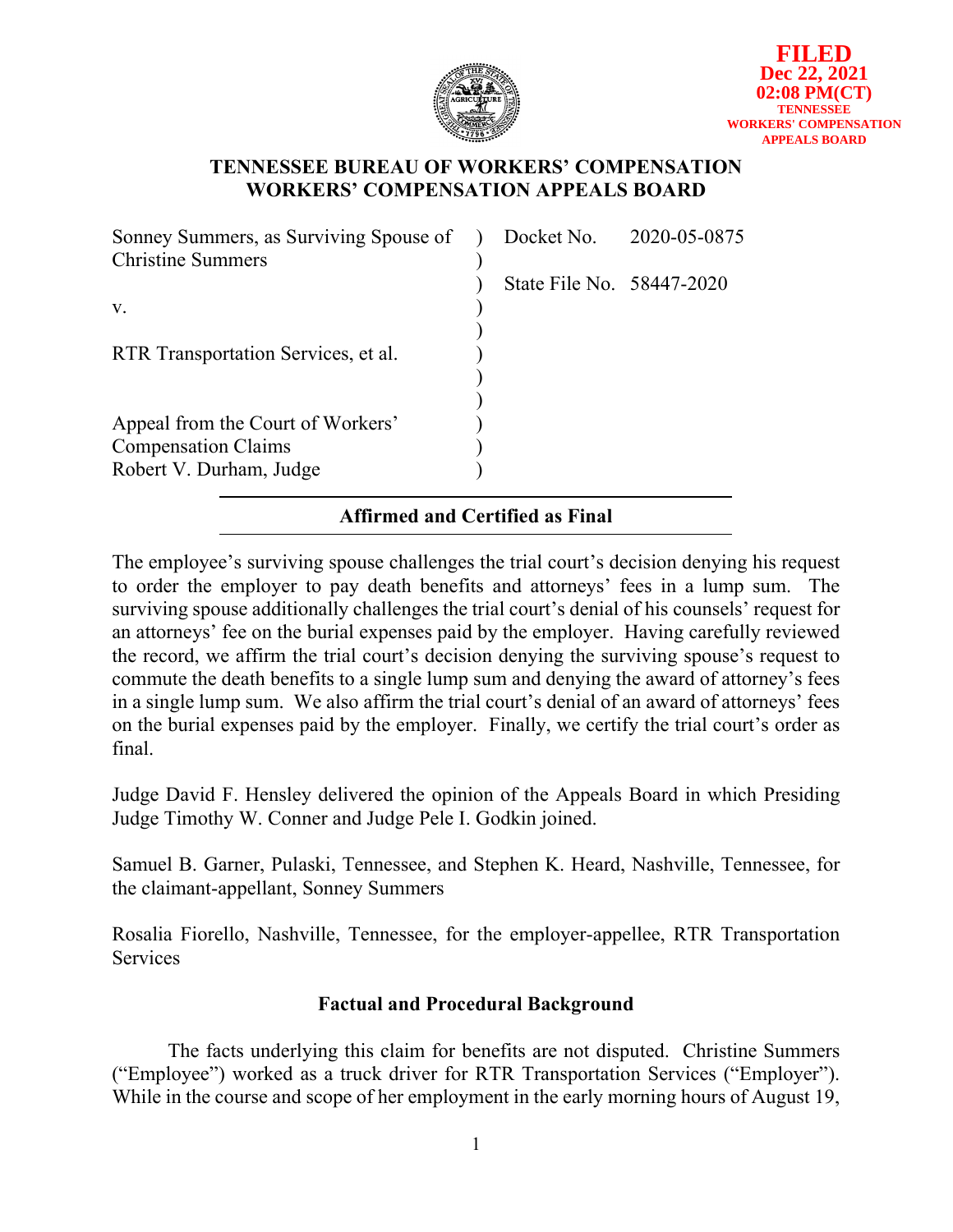2020, Employee stopped her truck on the shoulder of Interstate 59 in Fairfield, Alabama because she believed she may have struck someone on the roadway. After exiting her truck as she talked with a 911 operator, Employee was recorded screaming before the call was dropped. Police and emergency medical responders were dispatched to the scene and, upon their arrival, found Employee just off the roadway next to the rear tires of her truck. It was apparent she had been struck in the head, and she was pronounced dead at the scene by the Fairfield Fire and Rescue.

Employer initially denied that the claim was compensable pending its investigation, and Sonney Summers ("Surviving Spouse") retained attorneys who filed a petition for benefit determination seeking to compel Employer to pay death benefits and burial expenses. Following Employer's completion of its investigation and mediation conducted by the Bureau of Workers' Compensation, Employer accepted the claim and paid burial expenses directly to Surviving Spouse. Employer also acknowledged that it owed death benefits and offered to begin paying those benefits periodically. Surviving Spouse requested the benefits be paid in a lump sum and declined to accept the periodic payments. In addition, Surviving Spouse's counsel requested that their attorneys' fees be paid in a lump sum and that they receive an attorneys' fees on the already-paid burial expenses based upon Employer's initial denial of the claim and the work required by Surviving Spouse's counsel to recover the burial expenses.

The trial court conducted a hearing to address three issues: (1) whether Employer would be required to pay the death benefits in a single lump sum; (2) whether Surviving Spouse's attorneys were entitled to have their attorneys' fees paid in a lump sum; and (3) whether the attorneys were entitled to a fee on the burial expenses paid by Employer. Surviving Spouse testified regarding the requested lump sum payment, stating he was fiftynine years of age, disabled, and receiving social security disability benefits. He testified that, following his wife's death, he received temporary custody of three grandchildren and anticipated receiving permanent custody of these grandchildren in the near future. He had \$480,000 in life insurance proceeds after paying off his debts and had used \$275,000 to build a home in Alabama for his family, leaving him with \$146,000. He testified he owned a home in Tennessee that he intended to sell and expected to make \$100,000 from the sale. In addition, he testified he had a coin collection worth \$10,000 to \$20,000 and a collection of older trucks and cars that he valued at \$75,000. Further, he testified that the monthly expenses for his grandchildren and himself were \$4,165.34, which is \$371.34 more than the monthly income he and his grandchildren were currently receiving.

Surviving Spouse testified that his wife handled the paying of bills during their marriage but that he now pays the bills. He testified he wanted a lump sum payment of the death benefits to provide for his grandchildren's education. Surviving Spouse's attorneys submitted affidavits outlining their legal experience and expertise, attesting to over 240 aggregate hours of work related to Surviving Spouse's claim.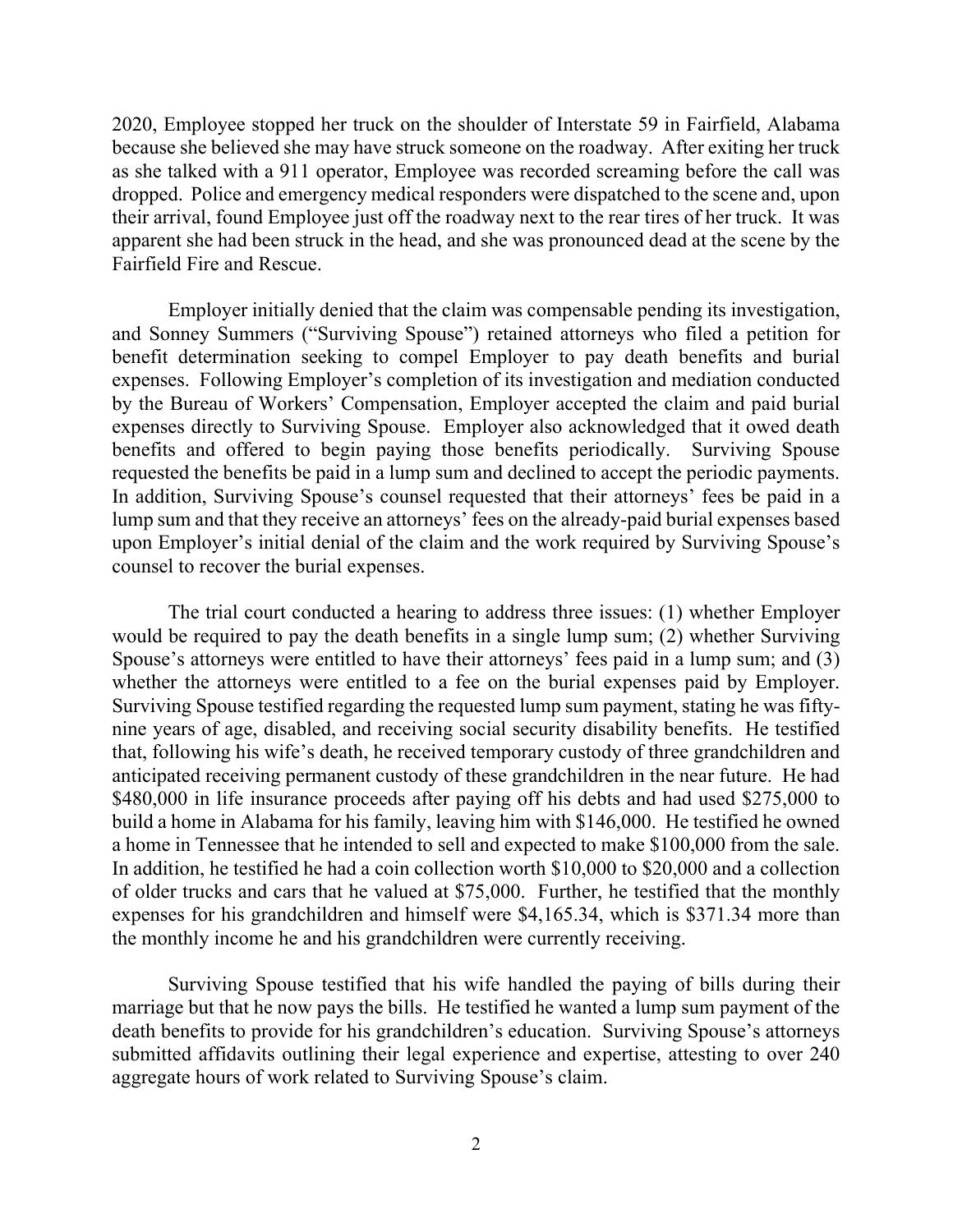The trial court determined that Tennessee Code Annotated section 50-6-229(a) gave the court the discretion to order lump-sum awards but that case law, and in particular, *Educators Credit Union v. Gentry*, No. M2003-02865-WC-R3-CV, 2005 Tenn. LEXIS 216, at \*8-9 (Tenn. Workers' Comp. Panel Mar. 9, 2005), "foreclosed the possibility of commuting death benefits for a sole dependent spouse." The court noted that the holding in *Gentry* was followed in a later opinion of the Supreme Court Special Workers' Compensation Panel, *Reynolds v. Free Serv. Tire Co.*, No. E2014-02233-SC-R3-WC, 2015 Tenn. LEXIS 734, at \*11-12 (Tenn. Workers' Comp. Panel Sept. 16, 2015). The trial court further determined that, in the event these cases were not controlling, the court would not commute the death benefits to a lump sum because Surviving Spouse failed to show that the commutation would be in his best interest and that he was able to wisely manage and control a commuted award.

Addressing attorneys' fees, the trial court awarded a 20% attorneys' fee on the death benefits but refused to order the fees paid in a lump sum, reasoning that if it was not appropriate for death benefits to be paid in a lump sum where the sole dependent is the surviving spouse because it would be impossible to determine the amount of the ultimate award, "it is equally impossible to determine a percentage of that award." Further, the court stated that, considering the possibility that a lump sum attorneys' fee could exceed the actual benefits received by Surviving Spouse, the court found "the possible inequity of such an outcome to [Employer] outweighs the inconvenience to [Surviving Spouse's] counsel in receiving their fees periodically."

Addressing the claim for attorneys' fees for the work Surviving Spouse's attorneys performed in recovering the burial expenses paid by Employer, the trial court stated that "burial expenses were not an issue at trial." The trial court likened burial expenses to medical expenses, noting "[i]t is well-established that attorneys can recover attorneys' fees for contested medical expenses that are awarded at trial" and stating, "the principle that medical expenses must be contested at trial before attorneys' fees may be awarded [to] them applies to burial expenses as well." Having concluded that "burial expenses were not an issue at trial," the court declined to award Surviving Spouse's attorneys any fee for the recovery of burial expenses. Surviving Spouse has appealed.

#### **Standard of Review**

The standard we apply in reviewing a trial court's decision presumes that the court's factual findings are correct unless the preponderance of the evidence is otherwise. *See* Tenn. Code Ann. §  $50-6-239(c)(7)$  (2021). When the trial judge has had the opportunity to observe a witness's demeanor and to hear in-court testimony, we give considerable deference to factual findings made by the trial court. *Madden v. Holland Grp. of Tenn., Inc.*, 277 S.W.3d 896, 898 (Tenn. 2009). However, "[n]o similar deference need be afforded the trial court's findings based upon documentary evidence." *Goodman v. Schwarz Paper Co.*, No. W2016-02594-SC-R3-WC, 2018 Tenn. LEXIS 8, at \*6 (Tenn.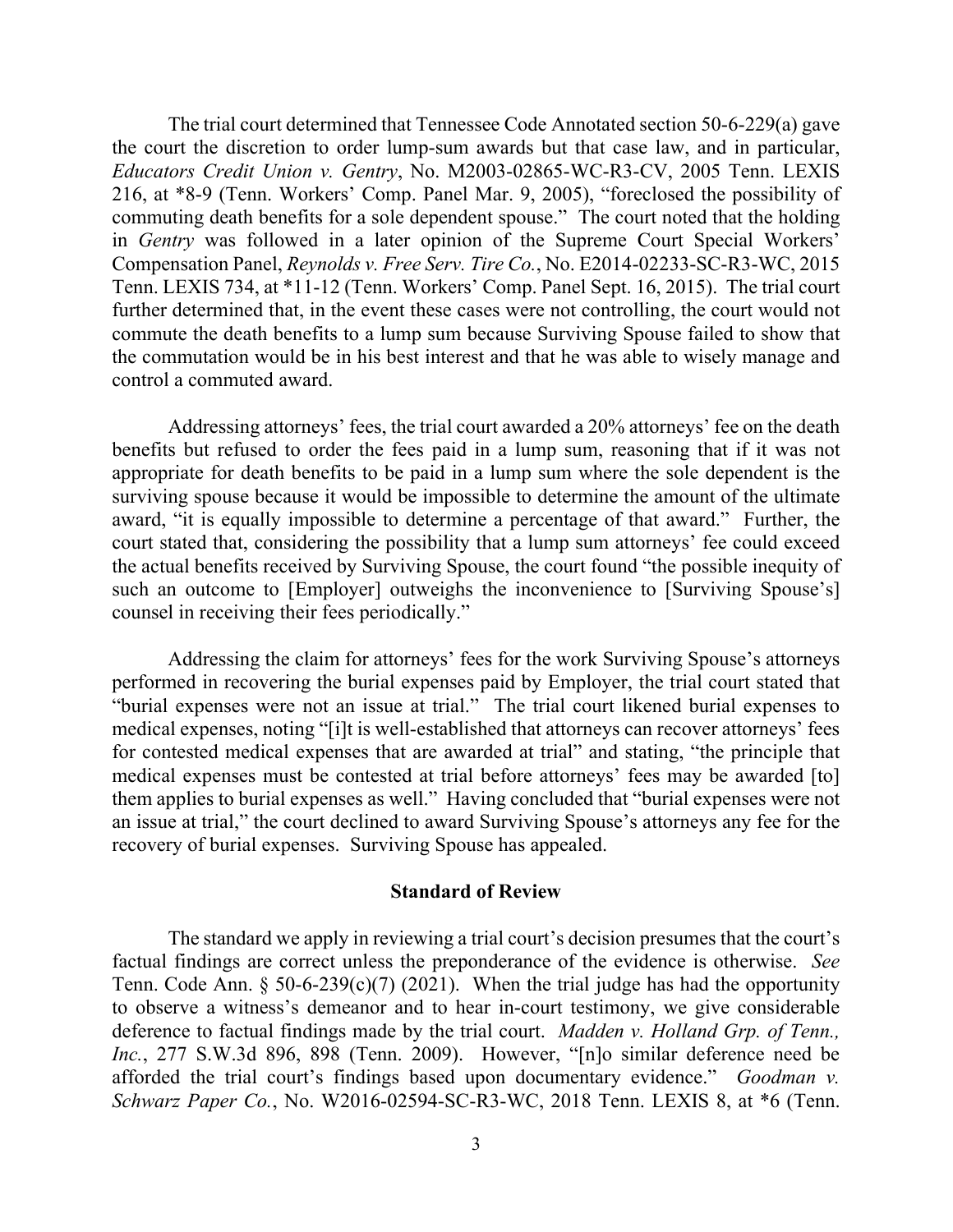Workers' Comp. Panel Jan. 18, 2018). Similarly, the interpretation and application of statutes and regulations are questions of law that are reviewed *de novo* with no presumption of correctness afforded the trial court's conclusions. *See Mansell v. Bridgestone Firestone N. Am. Tire, LLC*, 417 S.W.3d 393, 399 (Tenn. 2013). We are also mindful of our obligation to construe the workers' compensation statutes "fairly, impartially, and in accordance with basic principles of statutory construction" and in a way that does not favor either the employee or the employer. Tenn. Code Ann. § 50-6-116 (2021).

#### **Analysis**

Surviving Spouse raises three issues on appeal: (1) whether the trial court erred in concluding he is not entitled to have the award of death benefits commuted to a lump sum; (2) whether the trial court erred in concluding his attorneys are not entitled to have their attorneys' fees commuted to a lump sum; and (3) whether the trial court erred in concluding his attorneys are not entitled to attorneys' fees on burial expenses paid by Employer.

### *Lump Sum Commutation of Death Benefits*

Surviving Spouse relies on Tennessee Code Annotated section 50-6-229(a), which provides that periodic payments "may be commuted to one (1) or more lump sum payments." The statute further provides that "[i]n determining whether to commute an award, the trial court shall consider whether the commutation will be in the best interest of the employee, and the court shall also consider the ability of the employee to wisely manage and control the commuted award, regardless of whether special needs exist." Tenn. Code Ann. § 50-6-229(a) (2021). Regardless of the statutory considerations a trial court must address in determining whether to commute an award of death benefits, the commutation of benefits has been placed in the discretion of trial judges since 1979. *See Smith v. Gallatin Nursing Home*, 629 S.W.2d 683 (Tenn. 1982).

Surviving Spouse contends that he established it was in his best interest for the death benefits to be commuted to a single lump sum and that he established he had the ability to wisely manage and control a commuted award. Based on these assertions, Surviving Spouse contends the trial court erred in failing to commute the death benefits to a single lump sum. We note, however, that to succeed on this issue, it is not enough for Surviving Spouse to show that the preponderance of the evidence supports the conclusions that it is in his best interests to commute the award and that he has the ability to wisely manage the award. In addition, Surviving Spouse must establish that the trial court abused its discretion in denying his request for the death benefits to be commuted.

A trial court abuses its discretion when it causes an injustice by applying an incorrect legal standard, reaches an illogical result, resolves the case on a clearly erroneous assessment of the evidence, or relies on reasoning that causes an injustice. *Gonsewski v. Gonsewski*, 350 S.W.3d 99, 105 (Tenn. 2011). The abuse of discretion standard "does not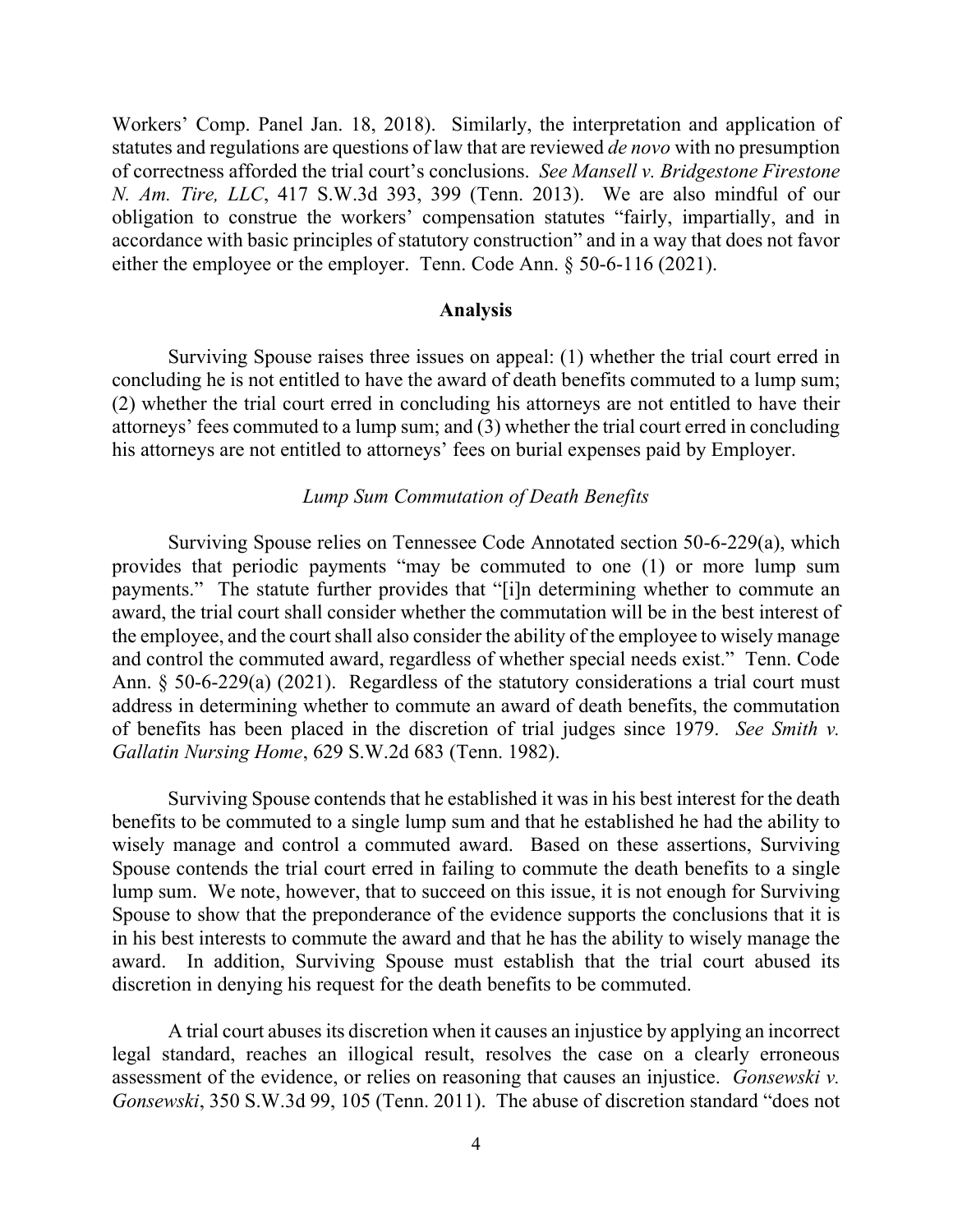permit an appellate court to substitute its judgment for that of the trial court." *Id.* Moreover, pursuant to the abuse of discretion standard, "the appellate court should presume the [trial court's] decision is correct and should review the evidence in the light most favorable to the decision." *Id.* at 105-06.

Here, the trial court expressed two rationales for denying the request to commute the death benefits. First, the court addressed case law and concluded, "[g]iven that the ultimate cost of death benefits to a sole dependent spouse cannot be calculated [due to the provisions of section 50-6-210(e)(8) (2021) terminating benefits to any dependent upon the death or remarriage of the dependent], the Court finds that the requirements to impartially interpret [section 50-6-229] lends even more weight to the *Gentry* decision against awarding lump-sum death benefits to a sole dependent spouse." The trial court's second rationale for denying the request to commute the death benefits was based on the statutory factors a trial court "shall consider" in determining whether to commute an award as expressed in section 50-6-229(a). The trial court noted that, under the statute, Surviving Spouse "must show that the commutation would be in his best interests and that he is able to wisely manage and control the commuted award." The trial court concluded that Surviving Spouse did not establish these statutory requirements.

Addressing the trial court's first rationale for denying the request to commute the death benefits, Surviving Spouse argues that section 50-6-229(a) authorizes the commutation of death benefits irrespective of whether the spouse is the sole surviving dependent as was the case in *Gentry*. Surviving Spouse contends that an earlier case, *Jones v. General Accident Ins. Co.*, 856 S.W.2d 133 (Tenn. 1993), in which the Tennessee Supreme Court said it had previously approved a lump sum death benefit to a widow, is controlling authority, and that both *Gentry* and *Reynolds* are unpublished opinions that are not controlling and are persuasive only. According to Surviving Spouse, *Jones* specifically determined that commutation of a surviving spouse's death benefits to a lump sum was permissible and within the authority of the trial court as provided in section 50-6-229(a). Further, Surviving Spouse contends that, although *Gentry* was a more recent case, *Gentry* "attempted to distinguish *Jones* by asserting that *Jones* only stood for the proposition that death benefits 'could' be commuted and . . . did not extend to a sole surviving spouse but could extend to situations where there were dependent children." We need not resolve how persuasive the unpublished *Gentry* and *Reynolds* cases are and whether they incorrectly applied *Jones*, as the trial court determined in this case that it would not commute the death benefits "even if *Gentry* were not controlling."

Here, the burden was on Surviving Spouse to establish first that a lump sum award is in his best interest; second, that he is capable of wisely managing a commuted award; and third, that the trial court abused its discretion in declining to commute the death benefits to a lump sum. Tenn. Code Ann. § 50-6-229(a); *see also Jones*, 856 S.W.2d at 136. In exercising the discretion that section 50-6-229(a) vests in the trial court, the court addressed the relevant facts presented through the testimony of Surviving Spouse and the exhibits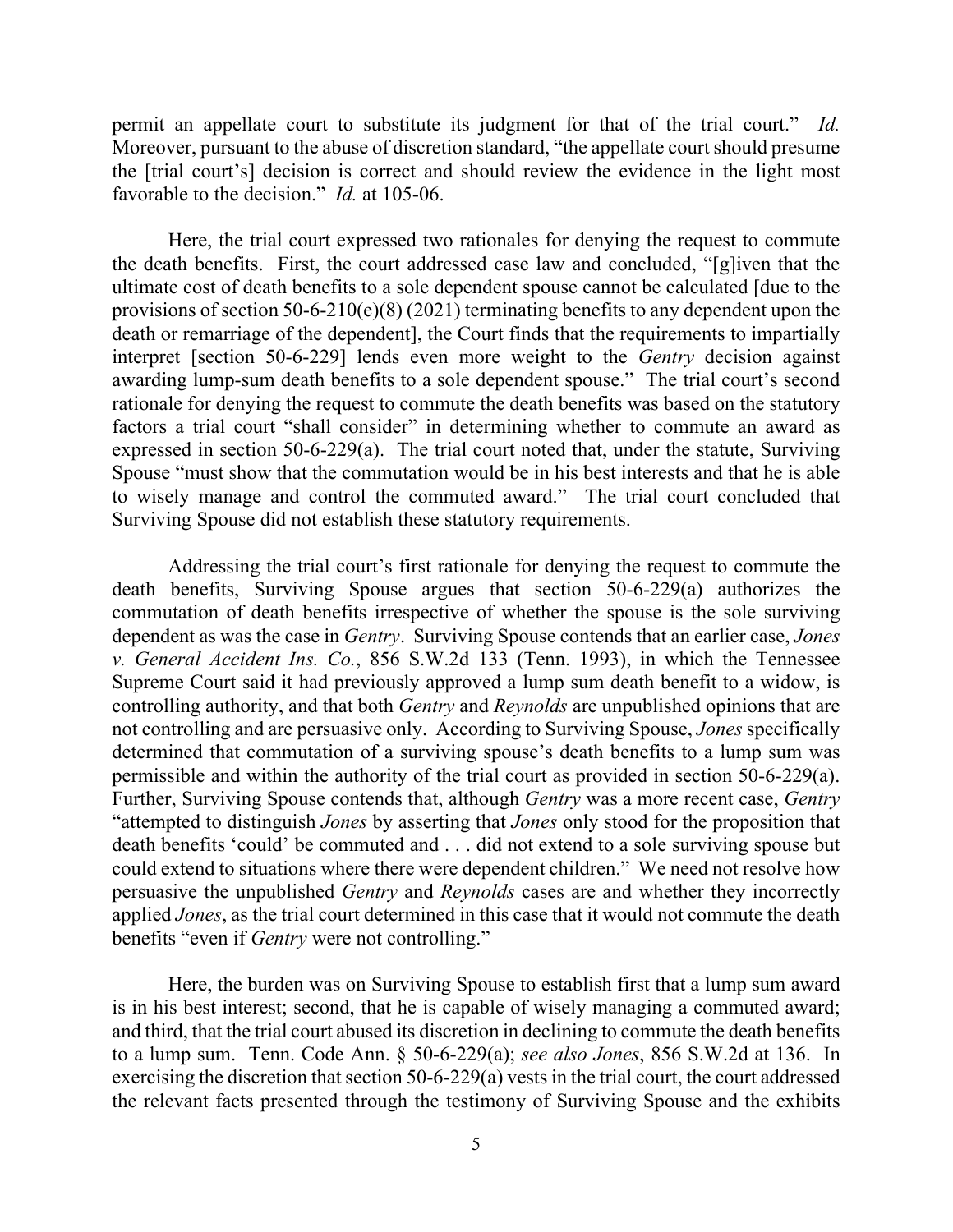admitted in evidence. The court noted that Surviving Spouse's plans for a lump sum award "would be for his grandchildren's college education and that he needed the lump-sum award to 'be in the background.'" When asked what he would do with the money if the award is commuted, Surviving Spouse testified he would "[u]se the money to take care of [his] grandchildren and to make sure we have a decent life." The Tennessee Supreme Court has suggested "that one standard relevant to the 'best interest' inquiry, and the one more nearly consistent with the purpose of the workers' compensation statute, is the relevance of commutation to the rehabilitation of the worker seeking a lump-sum award." *Thrasher*, 817 S.W.2d at 311. As laudable as it may be for Surviving Spouse's focus to be on the well-being of his grandchildren, the trial court concluded that he "failed to provide an adequate reason as to why commutation is warranted or would be in his best interests." Surviving Spouse has not addressed how or in what manner the trial court's conclusion amounted to an abuse of the court's discretion, and we are unable to conclude that the trial court's denial of the request for commutation of the death benefits was an abuse of the discretion vested in the court by section 50-6-229(a).

### *Lump Sum Award of Attorneys' Fees*

The calculation of the attorneys' fees awarded for Surviving Spouse's recovery of death benefits is not at issue. Rather, the single issue as regards the fees awarded for the death benefits is whether the trial court abused its discretion in refusing to grant Surviving Spouse's request for the fees to be paid in a single lump sum. Tennessee Code Annotated section 50-6-229(a) provides that "[a]ttorneys' fees *may* be paid as a partial lump sum from any award when approved and ordered by the trial judge." (Emphasis added.) However, like the arguments advanced by Surviving Spouse regarding the commutation of death benefits, the brief filed on behalf of Surviving Spouse is silent as to whether, how, or in what manner the trial court abused its discretion in refusing to award attorneys' fees in a lump sum.

In denying the request to award a lump-sum attorneys' fee, the trial court referenced *Gentry* in the context of *National Pizza Co. v. Young*, 879 S.W.2d 817 (Tenn. 1994), a case in which the Supreme Court held that the Workers' Compensation Reform Act of 1992, more specifically section 50-6-229(a), authorizes a trial court to order the lump sum payment of attorneys' fees where a settlement was reached providing for dependents' death benefits to be paid periodically but did not specify the method by which attorneys' fees were to be paid. In the instant case, the trial court noted the uncertainty of calculating the total amount of death benefits the Surviving Spouse might receive and stated in its order that "[i]f the contingencies of death or remarriage make it impossible to determine a sole dependent spouse's ultimate award, it is equally impossible to determine a percentage of that award." Noting it is "possible" that a lump sum attorneys' fee award in this case could exceed the actual benefits paid to Surviving Spouse, the trial court concluded that "the possible inequity of such an outcome to [Employer] outweighs the inconvenience to [Surviving Spouse's] counsel in receiving their fees periodically."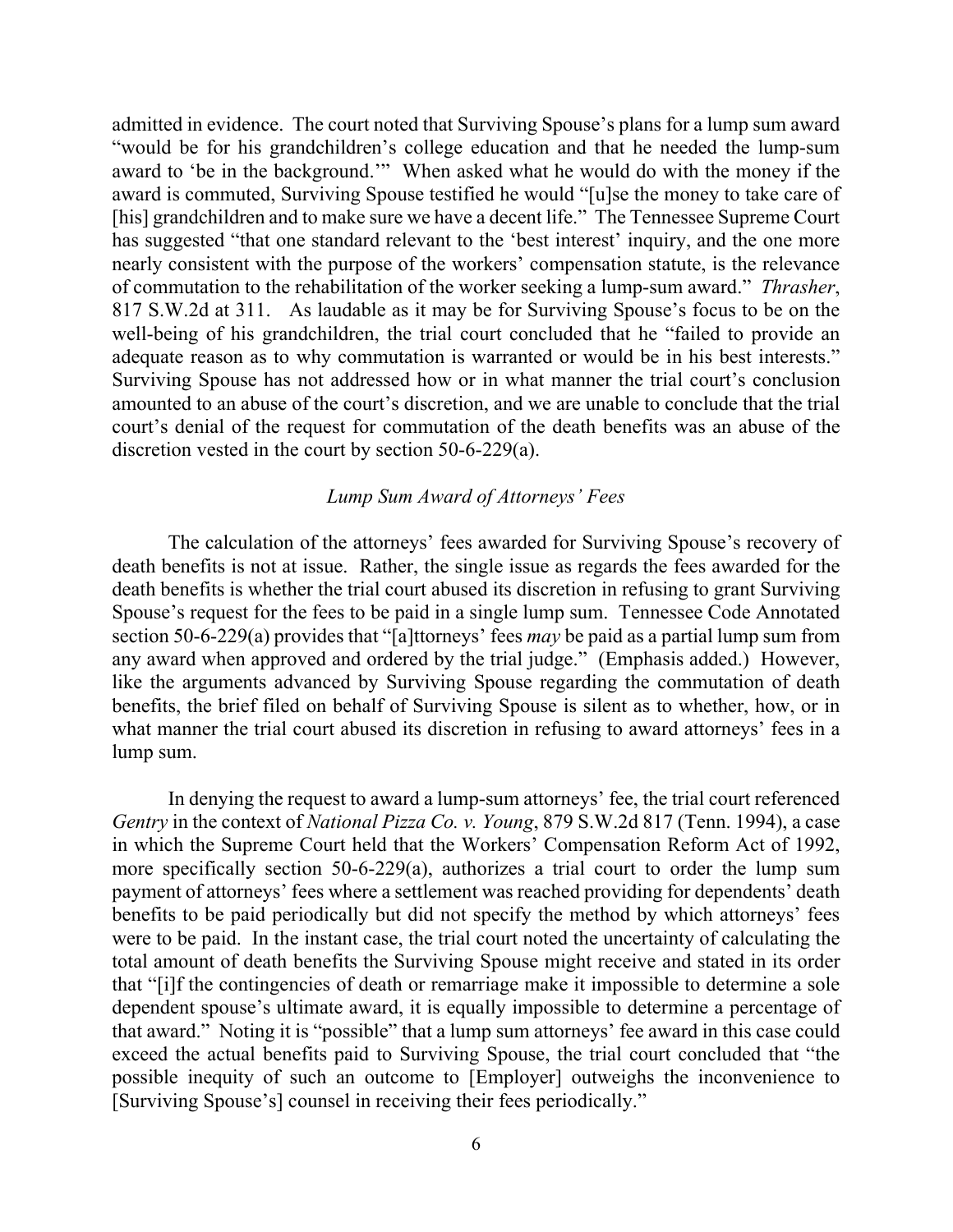Surviving Spouse asserts that, under *National Pizza*, "it is clear that [Surviving Spouse's] counsel [is] entitled to an award of 20% attorney[s'] fees on the total maximum possible [death] benefit[s]." However, we find no argument advanced in Surviving Spouse's brief demonstrating or suggesting that the trial court abused its discretion in denying the request to award attorneys' fees in a lump sum, and we accordingly find no merit in this issue.

### *Attorneys' Fees on Burial Expenses*

The trial court likened an employer's obligation to pay burial expenses to its obligation to pay medical expenses, noting that "both types of expenses are contained in section 50-6-204." The trial court's compensation order noted that Employer initially denied the claim but later accepted the claim after Surviving Spouse retained counsel and the parties engaged in mediation, stating that Employer "eventually accepted [the claim] and paid burial expenses under Tennessee Code Annotated section 50-6-204(c)." Thus, according to the trial court, "burial expenses were not an issue at trial." Reasoning that the section addressing attorneys' fees for the recovery of medical expenses (section 50-6-  $226(a)(2)(A)$  prohibits the inclusion of medical costs that are voluntarily paid in determining the award for purposes of calculating attorneys' fees, the court declined to award Surviving Spouse's counsel attorneys' fees for the burial expenses.

Surviving Spouse notes in his brief that, while both burial expenses and medical expenses are addressed in section 50-6-204, burial expenses are not medical expenses, and he asserts that because "it took considerable efforts on the part of [Surviving Spouse's] counsel to convince [Employer] to reverse [its] position," his attorneys "are due a fee for 'recovery' of funeral expenses." Neither Surviving Spouse nor Employer cite any opinion addressing whether the fees of an attorney for services to employees extend to or include fees for the recovery of burial expenses, and we have found no such cases.

Employer emphasizes that, following the completion of its investigation, its acceptance of the claim, and its agreement to pay the burial expenses, Surviving Spouse filed a new petition noting the claim had been accepted and stating that Surviving Spouse was seeking the award and the attorneys' fees to be commuted to a lump sum without mentioning an award of attorneys' fees for the burial expenses. However, Employer noted as an additional issue to the subsequent dispute certification notice that "[t]he parties disagree as to whether [Surviving Spouse's] attorney[s] are entitled to 20% of the funeral expenses," and Employer listed as a "defense" that "[c]ounsel for [Surviving Spouse] cannot recover a 20% lump sum fee [on] funeral expenses because there has not been an 'award' under [section] 50-6-226 and no statutory authority exists for the recoupment of funeral expenses for attorneys." Moreover, Surviving Spouse's attorneys subsequently filed an application for approval of attorneys' fees seeking, among other fees and expenses, a 20% fee for the recovery of the burial expenses Employer paid. In addition, Employer's Pre-Compensation Hearing Statement included as a contested issue "[w]hether counsel for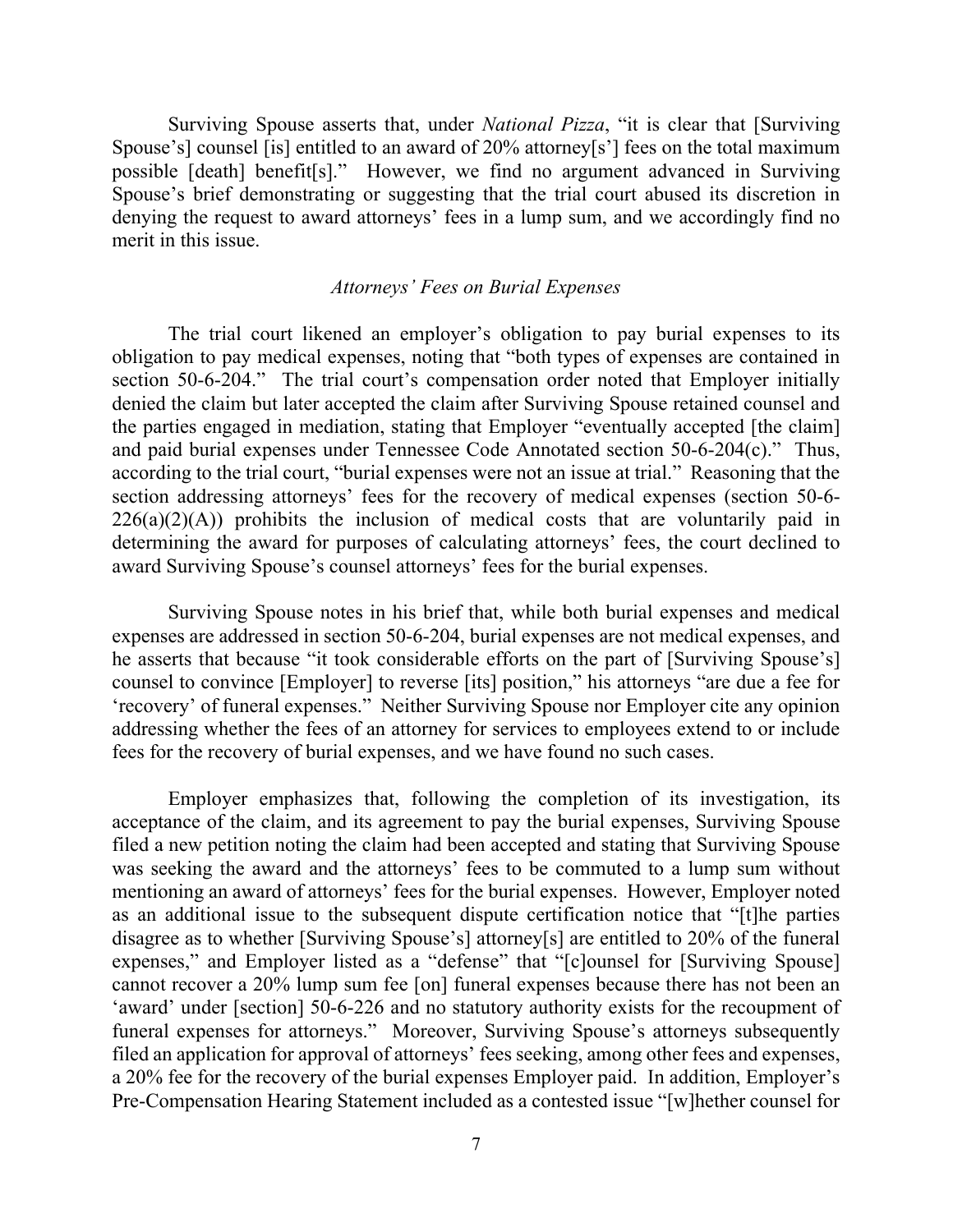[Surviving Spouse] is entitled to 20% of funeral expenses." Indeed, the parties' trial briefs addressed the issue as did the trial court in its compensation order granting benefits.

Although there is no statutory provision expressly addressing the fees of attorneys for services related to obtaining the burial expenses that are addressed in section 50-6- 204(c), we are persuaded by the analogy to the recovery of attorneys' fees on contested medical expenses, which is well-established in Supreme Court decisions. *See, e.g.*, *Langford v. Liberty Mutual Ins. Co.*, 854 S.W.2d 100, 102 (Tenn. 1993). Here, Employee's date of death was August 19, 2020. Employer denied the claim on September 8, 2020, pending an investigation. Following the filing of a petition for benefits, the completion of Employer's investigation, and mediation, Employer determined the claim to be compensable on November 17, 2020 and agreed to initiate the payment of periodic death benefits and to pay the burial expenses. Although it is disputed whether the burial expenses were "voluntarily paid" as that term is used in section  $50-6-226(a)(2)(A)$ , under the circumstances presented we discern no error in the trial court's denial of counsel's request for an attorneys' fee on the burial expenses Employer paid and conclude the preponderance of the evidence supports the trial court's denial of attorneys' fees for the burial expenses.

#### **Conclusion**

For the foregoing reasons, we affirm the trial court's decision and certify it as final. Costs on appeal are taxed to Surviving Spouse.